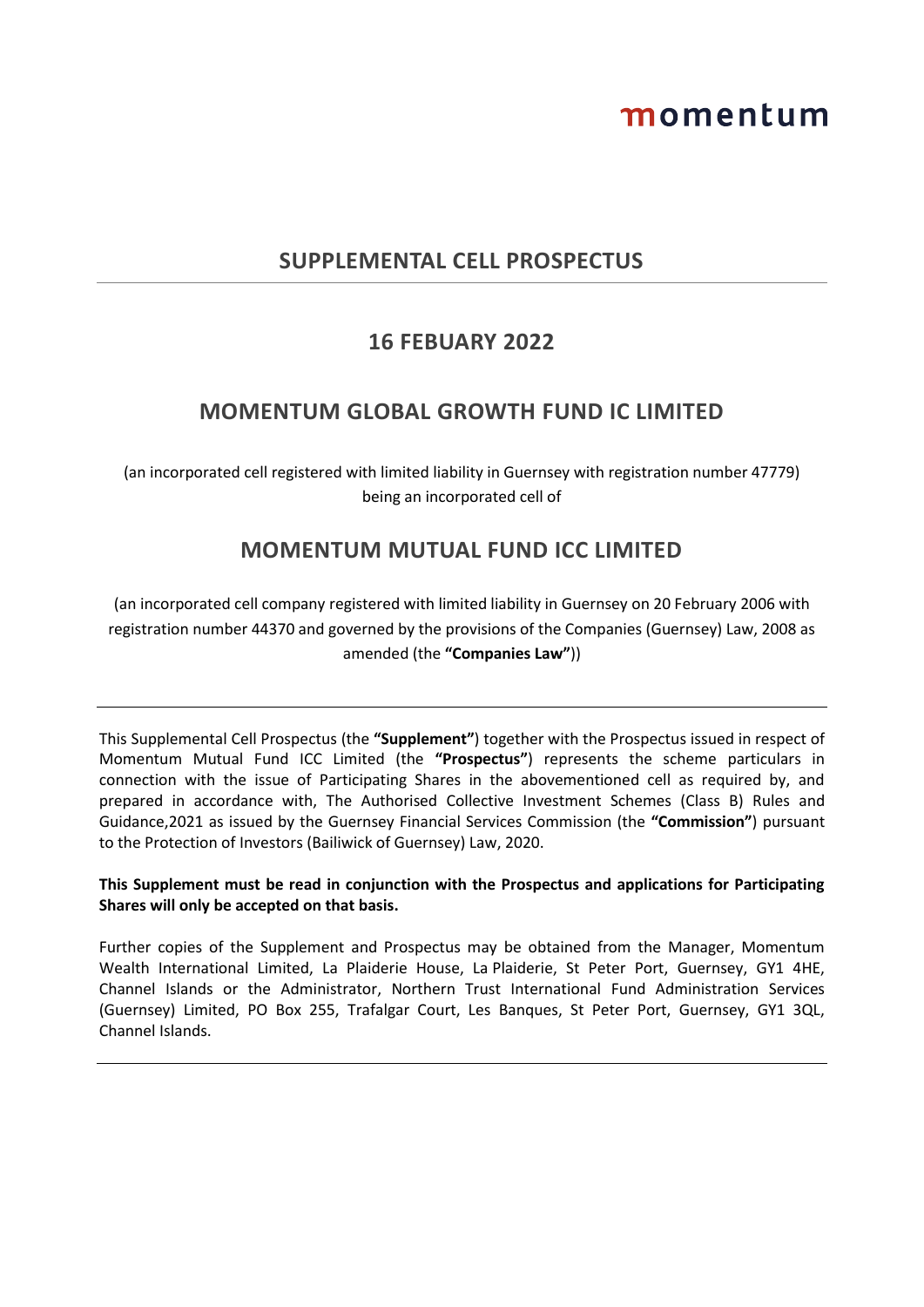# m

This is a Supplement to the Prospectus of Momentum Mutual Fund ICC Limited (the "**Company**") relating to Momentum Global Growth Fund IC Limited (the "**Cell**"), an incorporated cell of the Company registered on 24 September 2007. The Cell was registered with the name "RMB Global Equity Fund IC Limited" and subsequently changed its name to "Momentum Global Equity Fund IC Limited" on 1 June 2011 and to "Momentum Global Growth Fund IC Limited" on 16 July 2014.

This Supplement contains information which is specific to the Cell. The Prospectus of the Company contains further important information in relation to the Company, its management and operation and its incorporated cells (the "**cells**") that applies to the Company as a whole and to each cell, including the Cell. This Supplement should be read in conjunction with the Prospectus of the Company and the Memorandum of Incorporation and Articles of Incorporation of the Cell (the "**Cell Articles**") and applications for Participating Shares will be accepted only on that basis. Copies of the Prospectus of the Company and the Cell Articles may be obtained from the Manager or the Administrator upon request.

Where not otherwise defined in this Supplement, capitalised terms shall bear the meaning ascribed to them in the Prospectus and/or the Cell Articles, as the context requires.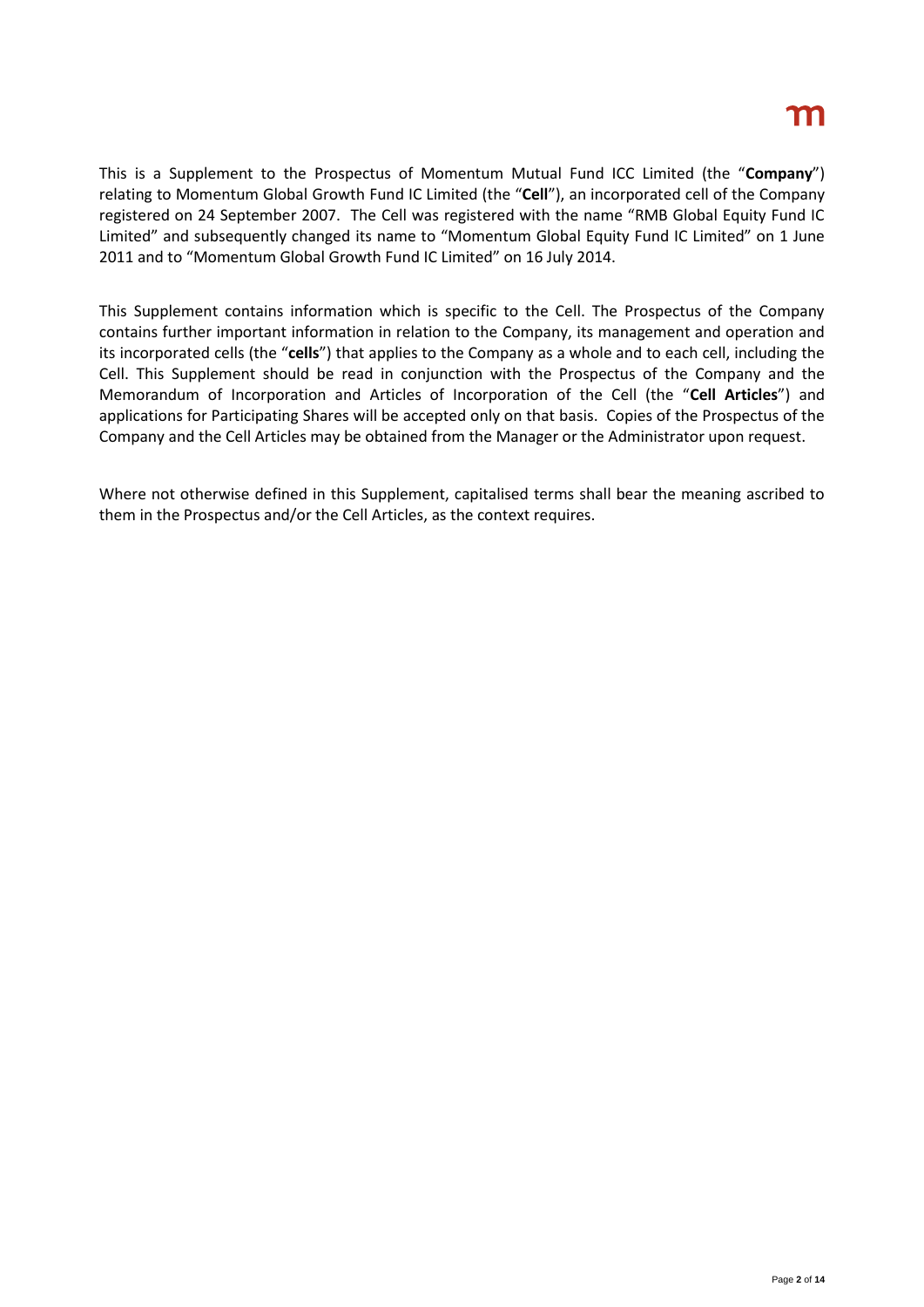#### **INFORMATION SUMMARY**

| <b>Classes of Participating Shares:</b> | Means the different classes of participating redeemable<br>preference shares as may be issued to Shareholders in<br>accordance with the Cell Articles bearing such rights and<br>characteristics as set out hereto. Currently, the following<br>Classes of Participating Shares are issued in respect of the Cell:              |
|-----------------------------------------|---------------------------------------------------------------------------------------------------------------------------------------------------------------------------------------------------------------------------------------------------------------------------------------------------------------------------------|
|                                         | Class A USD Shares, priced and valued in US Dollars.<br>Class B USD Shares, priced and valued in US Dollars.<br>Class C ZAR Shares, Priced and valued in South African Rand<br>Class D USD Shares, priced and valued in US Dollars.                                                                                             |
|                                         | Class B USD Shares are only available to investors who are<br>subject to a separate management or advisory arrangement<br>with a member company of MMI Holdings Limited and/or such<br>other persons as the Directors may determine from time to<br>time.                                                                       |
|                                         | Class C ZAR Shares are only available to investors who are<br>subject to a separate management or advisory arrangement<br>with a member company of MMI Holdings Limited and/or such<br>other persons as the Directors may determine from time to<br>time. Class C ZAR Shares are not approved for promotion in<br>South Africa. |
|                                         | Class D USD Shares are only available to Investors who are<br>subject to a separate management and advisory arrangement<br>with Momentum Consult (Pty) Limited.                                                                                                                                                                 |
| <b>Class D Distribution Partner</b>     | means Momentum Consult (Pty) Limited in respect of the Class<br>D USD Shares.                                                                                                                                                                                                                                                   |
| <b>Distribution Partner</b>             | means Momentum Wealth International Limited in respect of<br>the Class A USD Shares, Class B USD Shares and Class C ZAR<br>Shares.                                                                                                                                                                                              |
| Sub-Distribution Agreement              | means the sub-distribution agreement dated 22 January 2022<br>and entered into between the Company, the Manager and the<br>Class D Distribution Partner.                                                                                                                                                                        |
| <b>Subscription Price:</b>              | Participating Shares will be issued on any Dealing Day at prices<br>reflecting the NAV per Share of such Class as at the applicable<br>Valuation Point.                                                                                                                                                                         |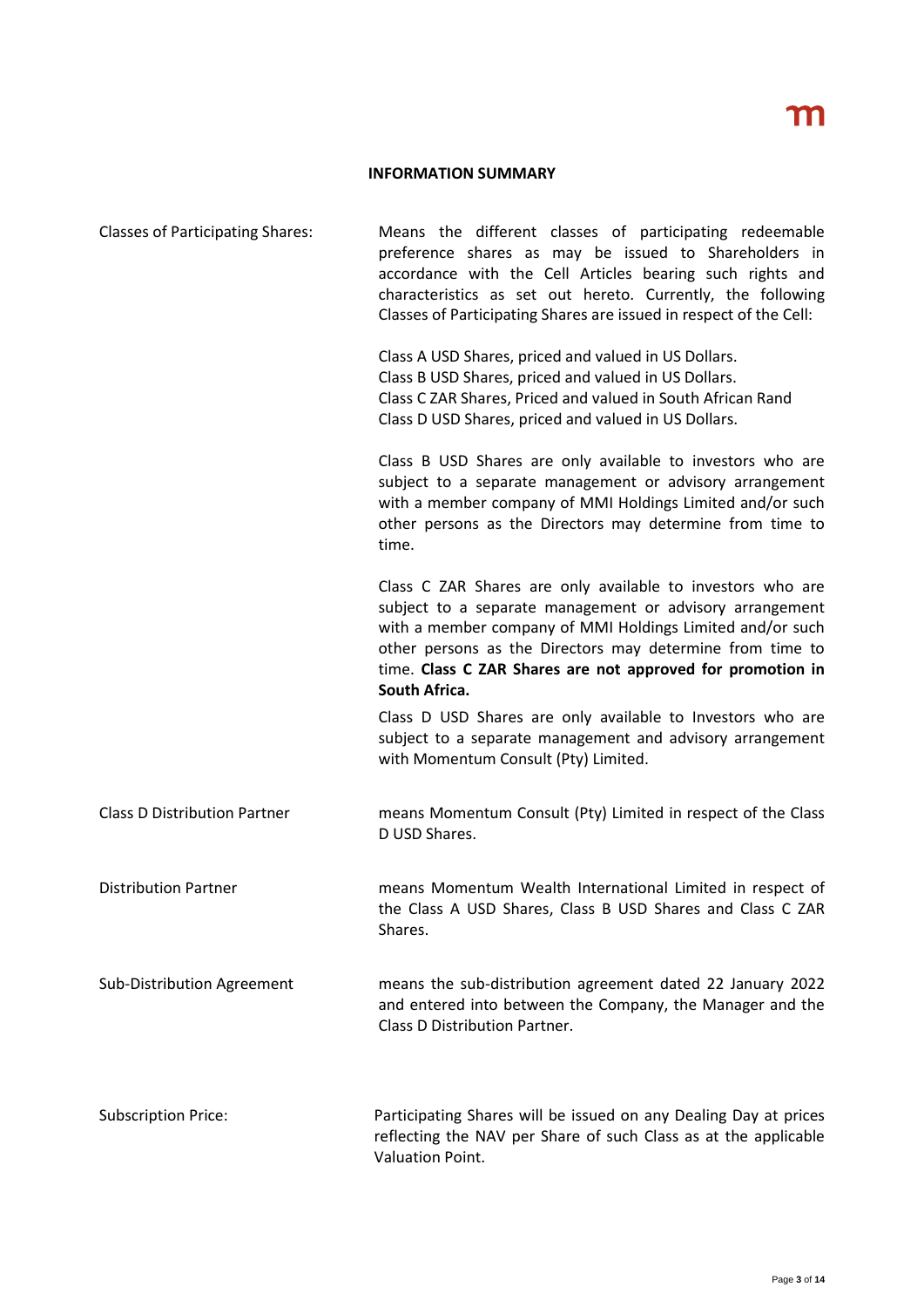For Class A USD Shares the Participating Shares will be issued on any Dealing Day at prices reflecting the NAV per Share of such Class as at the applicable Valuation Point.

For Class B USD Shares the Participating Shares will be issued on any Dealing Day at prices reflecting the NAV per Share of such Class as at the applicable Valuation Point.

For Class C ZAR Shares, the Participating Shares will be issued on any Dealing Day at prices reflecting the NAV per Share of such Class as at the applicable Valuation Point.

For Class D USD Shares, means during the initial offer period USD1.00 (or currency equivalent) per Participating Share. Following the initial offer period, the Participating Shares will be issued on any Dealing Day at prices reflecting the NAV per Share of such Class as at the applicable Valuation Point.

Dealing Day: Means each day that is a Business Day.

Minimum Initial Investment: Means US\$7,500 (or currency equivalent) in respect of Class A USD Shares and Class D USD Shares and US\$5,000,000 (or currency equivalent) in respect of Class B USD Shares and Class C ZAR Shares.

Minimum Subsequent Investment: Means US\$500 (or currency equivalent).

Minimum Redemption: Means not less than US\$10 (or currency equivalent).

Base Currency of the Cell: US Dollars.

Dividend Policy: No dividends will be paid. All income received will be reinvested.

**THE ATTENTION OF INVESTORS IS DRAWN TO THE RISK WARNINGS CONTAINED IN SECTION D AND WITHIN THE PROSPECTUS.**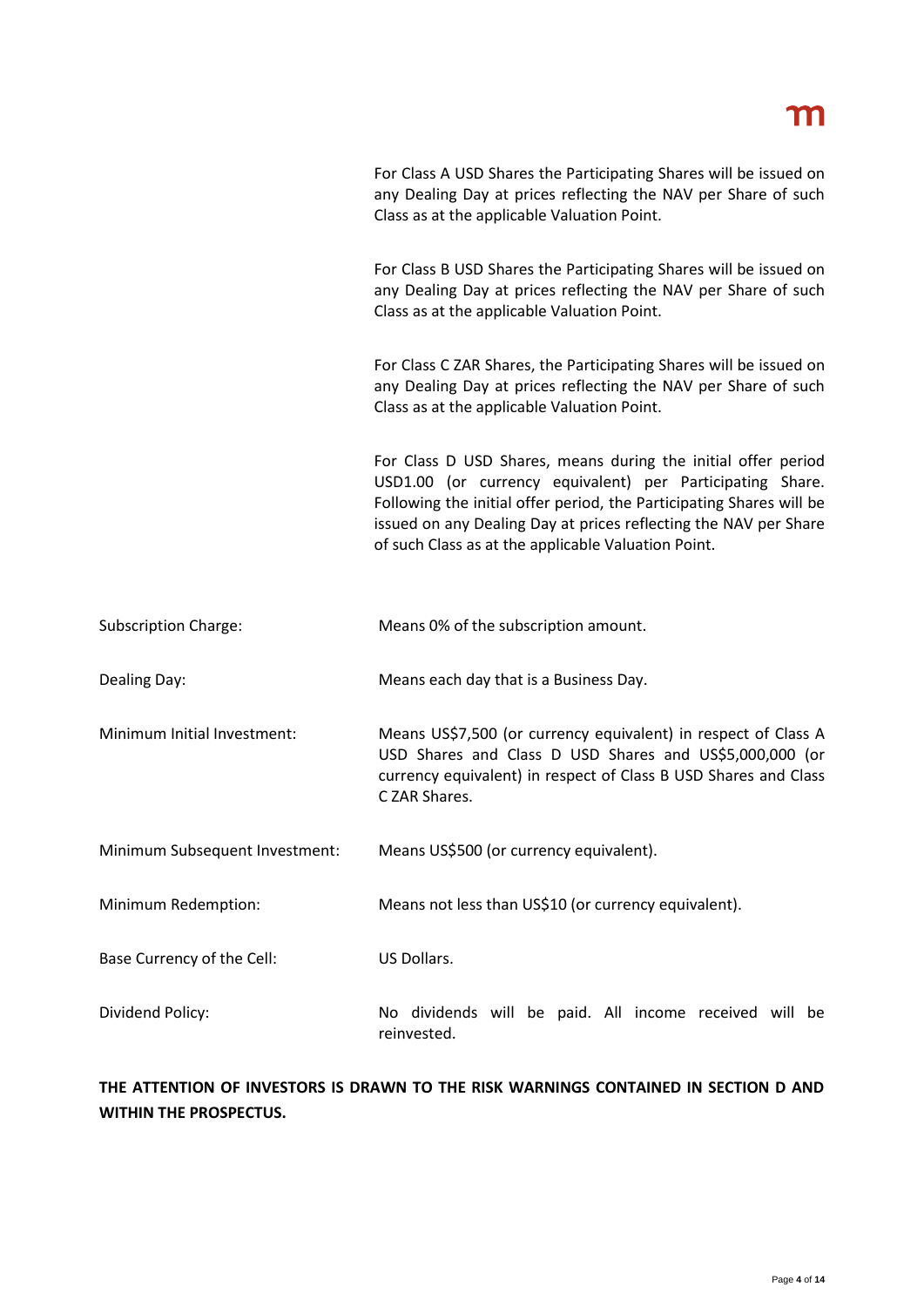#### **FUND CHARACTERISTICS**

#### **A. Investment Objective**

The Cell is designed to offer capital appreciation over the longer term through investment primarily in a basket of international equity markets and currencies. The Cell is ideally suited to investors with a high risk tolerance with an investment horizon of 7 years or longer.

#### **B. Investment Policy**

In seeking to achieve the Investment Objective the Cell will invest primarily in participatory interests of collective investment schemes or other similar schemes whose underlying portfolios provide exposure to a diversified portfolio of equity investments across a wide range of markets and sectors globally and across a broad range of currencies over time. A small and restricted exposure to underlying portfolios which invest in asset classes such as cash, money market instruments, fixed income, property and commodities, as well as asset allocation portfolios that provide exposure to a combination of these asset classes, may also, from time to time, be included in the Cell. The Cell may also invest in transferable securities which are classes of investments that are negotiable on a capital market such as (but not limited to) shares in companies or bond investments.

The Cell may invest in forward foreign currency exchange contracts for hedging purposes.

Subject to the provisions of the Rules and any associated regulatory guidance in relation to the prevention of double charging, the Cell may be invested in the units or shares of collective investment schemes which are managed or operated by the Manager or the Investment Manager, or an associated company of the Manager or Investment Manager.

#### **C. Investment Restrictions**

- (1) The Cell's exposure to asset classes through portfolios of collective investment schemes or other similar schemes, or transferable securities selected to represent an asset class will be as follows:
	- 80% 100% Equity
	- 0% 20% Cash and/or Money Market
	- 0% 20% Fixed Income
	- 0% 20% Property
	- 0% 20% Asset Allocation Portfolios
	- 0% 10% Commodities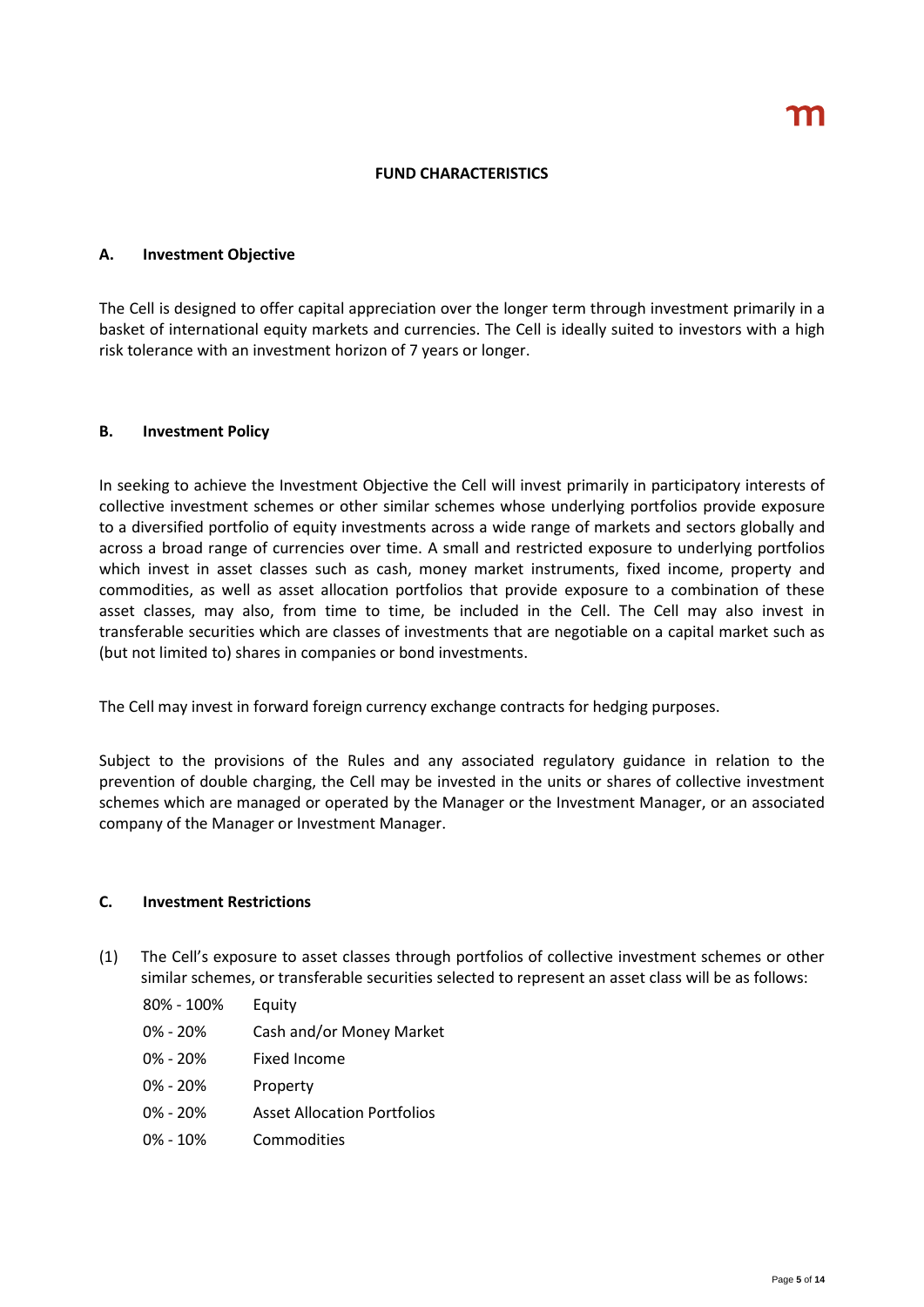Within the aforementioned spreads, exposure by the Cell to all asset classes, as well as any individual asset class, will be in varying proportions over time.

In certain market conditions or to accommodate anticipated Shareholder redemptions, the Manager may elect to temporarily maintain a higher degree of liquidity and exceed the Cell's intended Cash and/or Money Market limit. In such instances, the Manager will continue to exercise prudent diversification of the investment portfolio at all times.

- (2) The Cell will be invested in at least three collective investment schemes or other similar portfolios and will not invest in any one collective investment scheme in excess of 50% of the NAV of the Cell unless that scheme shall have appointed more than one sub-investment manager, in which case the limit shall be 70%.
- (3) The Cell will not invest in a fund of funds or a feeder fund.
- (4) All exchange traded funds (or other similar schemes held by the Cell) will be listed for trading on exchanges that have obtained full membership of the World Federation of Exchanges, or listed on exchanges that have been subject to the due diligence guidelines prescribed in Board Notice 90 of 2014 Chapter VI, or listed on exchanges (such as the New York and London Stock Exchanges) approved for this purpose by the Financial Sector Conduct Authority ("FSCA") of South Africa.
- (5) Investment in commodities will be restricted to instruments that track the performance of certain commodities that derive their value from precious metals (such underlying metals will be those defined in terms of the South African Precious Metals Act, 37 of 2005.) Such instruments will be listed and dealt with in accordance with the Exchange restrictions referred to above. For the avoidance of doubt, the Cell will not invest directly in physical commodities or soft commodities and investment in an instrument that compels the acceptance of physical delivery of a commodity is also prohibited.
- (6) The Cell will not include any derivative instruments with the exception of:
	- (i) Investment in forward foreign currency exchange contracts for the purpose of mitigating exchange rate risk against both the benchmark and the base currency.
	- (ii) Exchange-traded derivatives for the purpose of risk mitigation within the portfolio

Derivatives will not be used for speculative purposes or otherwise.

Unlisted derivative instruments will be limited to forward currency exchange contracts.

No uncovered positions will be allowed. Gearing and leveraging for investment purposes will not be allowed.

(7) No borrowing will be undertaken by the Cell other than to meet short-term liquidity requirements in this Cell for the purpose of the payment of obligations in relation to the administration of the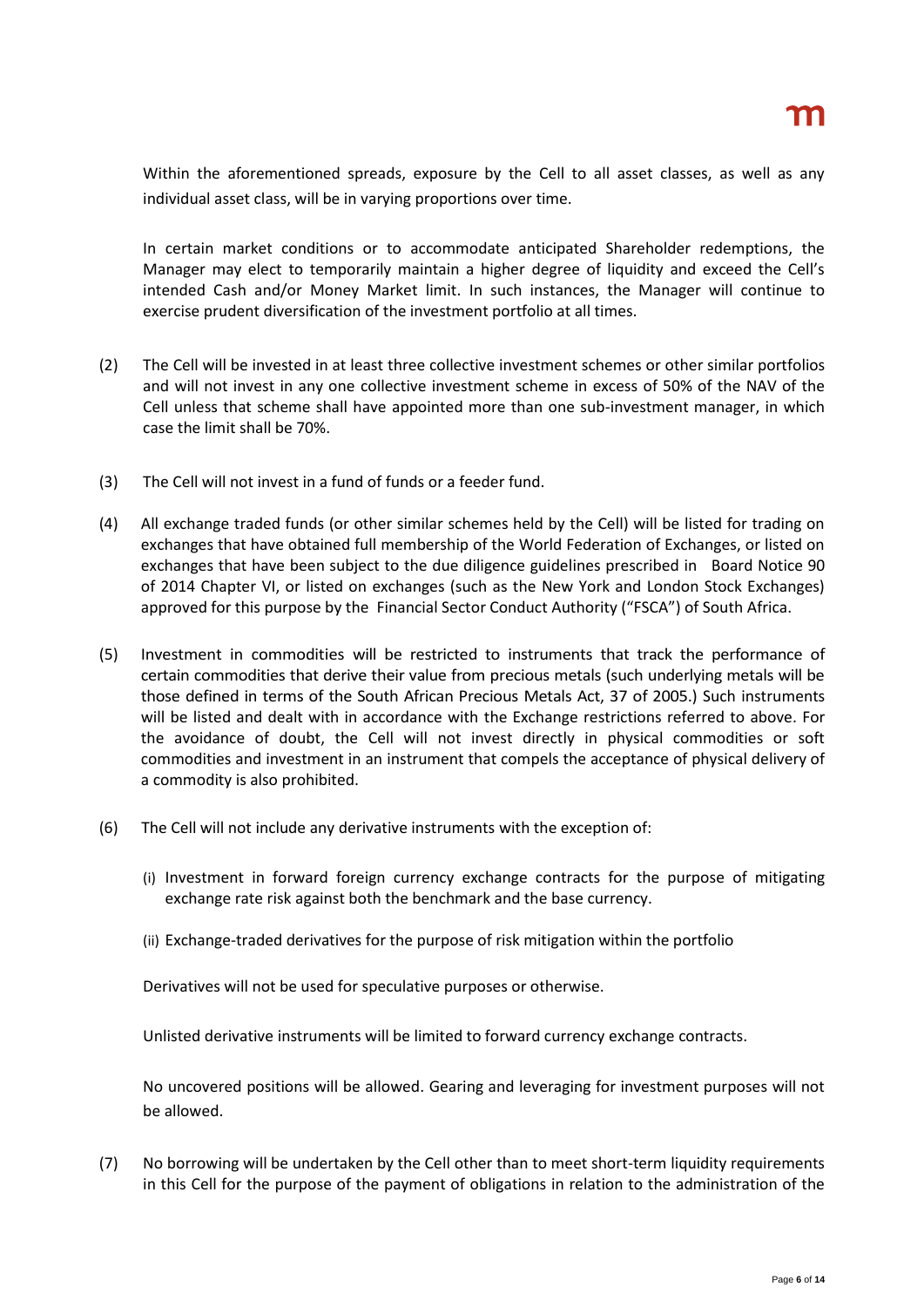scheme relating to the settlement of purchase and sale transactions and redemptions of Participating Shares. Borrowings will not exceed 10% of the NAV of the Cell. For such purpose the securities of the Cell may be pledged.

- (8) The risk profile of portfolios of collective investment schemes to qualify for inclusion in the Cell will be characterised by either:
	- (i) being authorised in terms of section 65 of the Collective Investment Schemes Control Act 2002 of South Africa;
		- or
	- (ii) if not authorised in terms of section 65 of the Collective Investment Schemes Control Act 2002 of South Africa, the portfolio must meet the following minimum requirements:
		- (a) 90% of equity securities held by the portfolios must be listed on exchanges that have obtained full membership of the World Federation of Exchanges or be listed on exchanges that have been subject to the due diligence guidelines prescribed in Board Notice 90 of 2014, Chapter VI or listed on exchanges (such as the New York and London Stock Exchanges) approved for this purpose by the FSCA;
		- (b) borrowings permitted only to the amount of 10% of the value of the portfolios and such borrowing will only be undertaken for purposes of meeting obligations in relation to the administration of the scheme relating to settlement of purchase and sale transactions and redemptions of shares;
		- (c) derivatives only permitted for purposes of efficient portfolio management of the portfolios;
		- (d) unlisted derivative instruments only allowed for the portfolios as unlisted forward currency, interest rate or exchange rate swap transactions;
		- (e) no uncovered derivative positions will be allowed for the portfolios;
		- (f) no gearing (leveraging) will be allowed for the portfolios;
		- (g) no scrip borrowing will be allowed for the portfolios; and
		- (h) exchange traded funds and collective investment schemes that invest in synthetic instruments will not be allowed*.*
- (9) The Cell is prohibited from entering into any prime brokerage agreements.
- (10) The Cell will not hold any direct investment in real estate nor will it invest in interests in real estate (including options or rights) but may invest in shares in real estate companies and property collective investment schemes which themselves invest directly in real estate.
- (11) The Cell may not hold any collective investment schemes which are unregulated.
- (12) The Cell will not invest in exchange traded funds with leveraged exposure to underlying assets.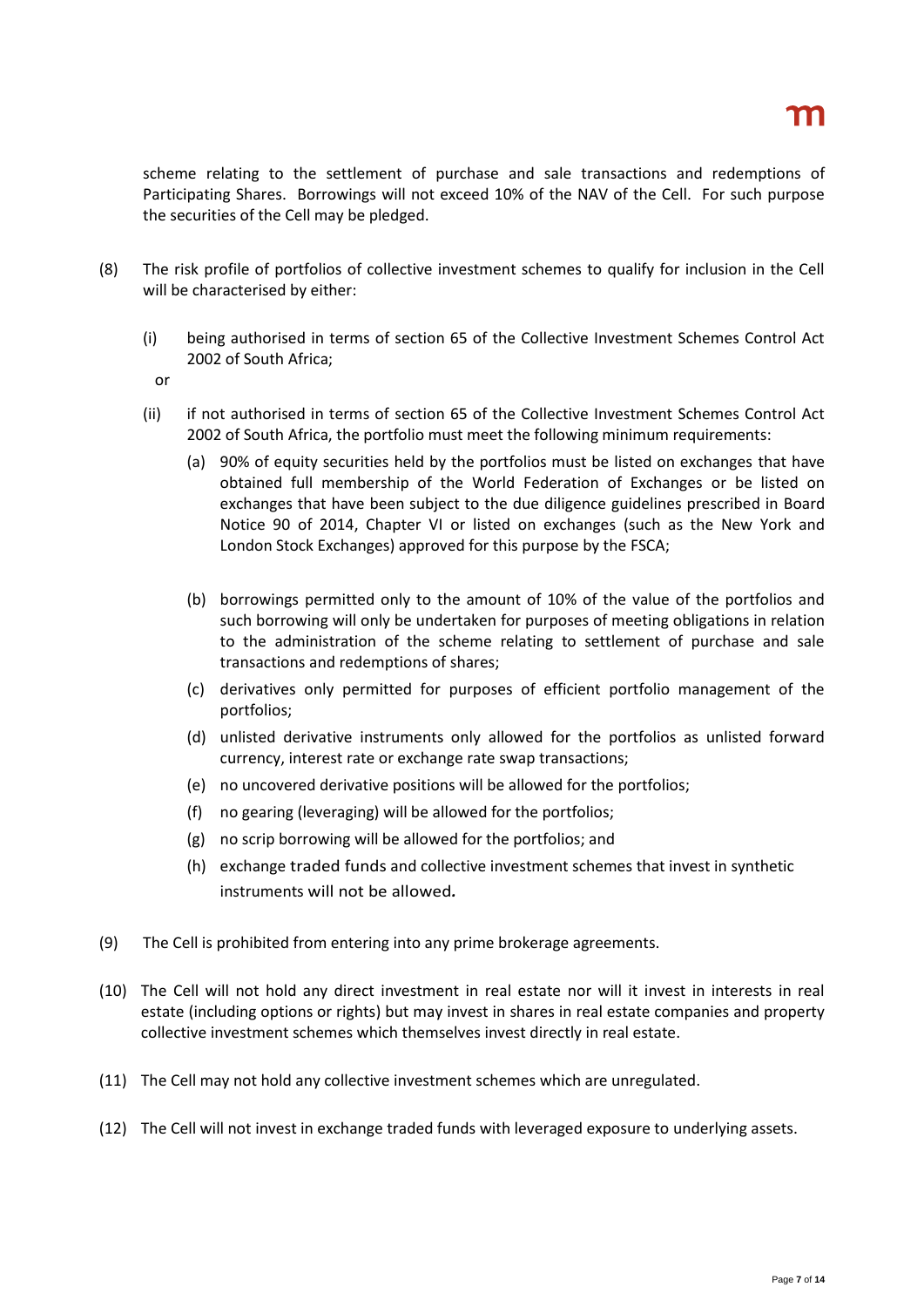(13) The Cell is not permitted to enter into any form of borrowing or loan arrangement with other cells of the Company nor other collective investment schemes of the Manager.

The Directors are permitted to amend the preceding investment objectives, policy and restrictions (including any borrowing and hedging powers) applicable to the Cell provided that no material changes shall be made without providing Shareholders with sufficient notice to enable them to redeem their Participating Shares before the amendment takes effect. Shareholders are not required to approve the amendment of the preceding investment objectives, policy and restrictions (including any borrowing and hedging powers) applicable to the Cell although the Directors reserve the right to seek approval if they consider it appropriate to do so. In seeking approval from the Shareholders as aforesaid the Directors may also request Shareholders to approve a general waiver of the aforementioned notice of the proposed amendments to the investment objectives, policy and restrictions (including any borrowing and hedging powers). Shareholders should note that the waiver, if passed, would apply to all Shareholders regardless of whether or not they voted in favour of the waiver. In any case, such approval(s) would be sought by means of an Extraordinary Resolution of the Cell.

#### **D. Risk Warnings**

**Equity Investments Risk** - Investing in equity shares means the investor is taking a stake in the performance of that company, participating in the profits it generates by way of dividends and any increase in its value by way of a rise in its share price. If the company fails, however, all of the investor's investment may be lost with it. The share price does not reflect a company's actual value rather it is the stock market's view of a company's future earnings and growth potential, coupled with the level of demand for it, that drives the share price higher or lower as the case may be. Demand is a function of the market's assessment of which countries, industry sectors and individual companies offer the best prospects for growth. That assessment is influenced by a whole array of economic and political considerations.

**Currency Risk** - The rate of exchange between various currencies is a direct consequence of supply and demand factors as well as relative interest rates in each country, which are in turn materially influenced by inflation and the general outlook for economic growth. The investment return, expressed in the investor's domestic currency terms, may be positively or negatively impacted by the relative movement in the exchange rate of the investor's domestic currency unit and the currency units in which the Cell's investments are made. Investors are reminded that the Cell may have multiple currency exposure.

**Fixed Income Investments Risk** - The primary risk in relation to fixed income investment is that the issuer will default on payment of the interest when due or on repayment of the capital at maturity. If bought on issue and held to maturity then bonds issued by first world governments, supra-national institutions and first class financial institutions generally carry little default risk. In this circumstance, however, they become an illiquid investment. If access to the investor's money subsequently becomes necessary, only the current market value will be realisable. The current market value will depend on how interest rates and their future prospects have moved since the bond was issued. The level of market demand and supply will also play a part.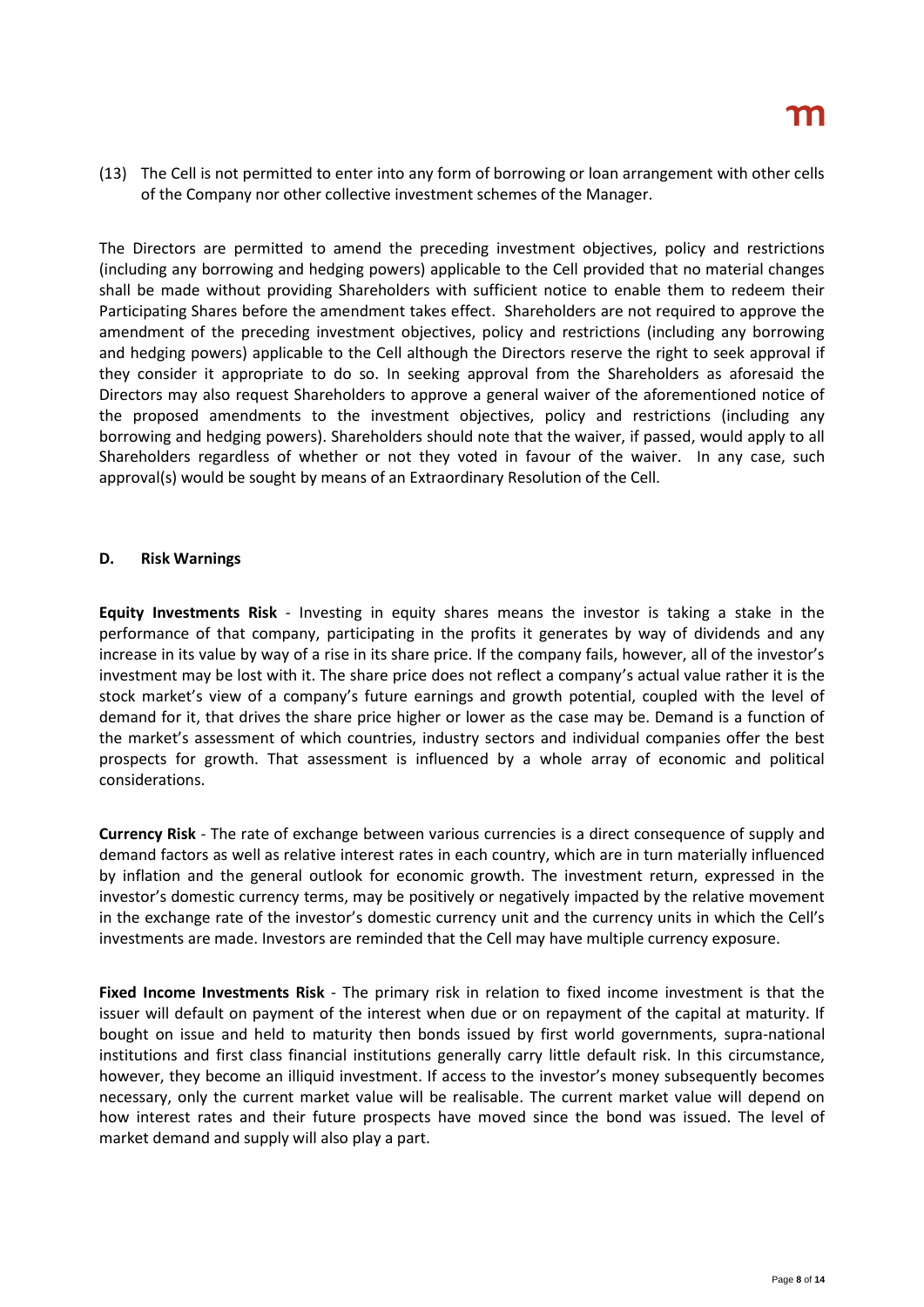**Property Investment Risk** - Investments in property funds may involve stamp duty payable to governments, as well as poor liquidity. In the event of a sharp decline in property markets, property funds may suspend their NAV calculations as a result of heavy redemptions placed by investors which cannot be met due to the illiquidity of the underlying assets. Property investments also tend to involve a degree of gearing, which can reduce returns in periods of declining market values.

**Commodities Investment Risk** - Investments in commodity funds may include precious metals. These goods tend to offer diversification away from conventional asset classes like bonds and equities. Investments in commodities may subject the Cell to greater volatility than instruments in traditional securities. The value of commodities may be affected by changes in overall market movements, commodity index volatility, changes in interest rates, or factors affecting a particular industry or commodity, such as embargoes, tariffs and international economic, political and regulatory developments.

**Asset Allocation Portfolios Risk -** These portfolios invest in a combination of asset classes including but not limited to investments in the equity, bond, money and property markets. The underlying risk and return objectives of individual portfolios may vary as dictated by each portfolio's mandate and stated investment objective and strategy. In the event that the portfolio has a significant exposure to an illiquid asset class, redemptions may not necessarily be realised immediately.

**Concentration Risk -** Although it is the investment policy to diversify the Cell's investment portfolio, the Cell may at certain times hold a few, relatively large investments (in relation to its capital). The Cell could be subject to significant losses if it holds a large position in a particular investment that declines in value or is otherwise adversely affected.

**Derivatives Risk** - Whilst derivative instruments, in the form of forward foreign currency exchange contracts, may be used for hedging purposes, the risk remains that the relevant instrument may not necessarily fully correlate to the investments in the Cell and accordingly not fully reflect changes in the value of the investment, giving rise to potential net losses.

Forward contracts are neither traded on exchanges nor standardised. Principals dealing in these markets are also not required to make markets in the currencies they trade, with the result that these markets may experience periods of illiquidity. Banks and dealers will normally act as principals and usually each transaction is negotiated on an individual basis.

### **General Risks**

- Past performance of any investment is not necessarily a guide to the future.
- Fluctuations in the value of underlying funds and the income from them and changes in interest rates mean that the value of the Cell and any income arising from it may fall as well as rise and is not guaranteed.
- Deductions of charges and expenses mean that you may not get back the amount you invested.
- The fees charged by service providers to the Cell and the underlying fund managers are not guaranteed and may change in the future.
- The risks inherent in investments, which are higher risk investments, are greater than for other investments. Such higher risk investments may be subject to sudden and large falls in value.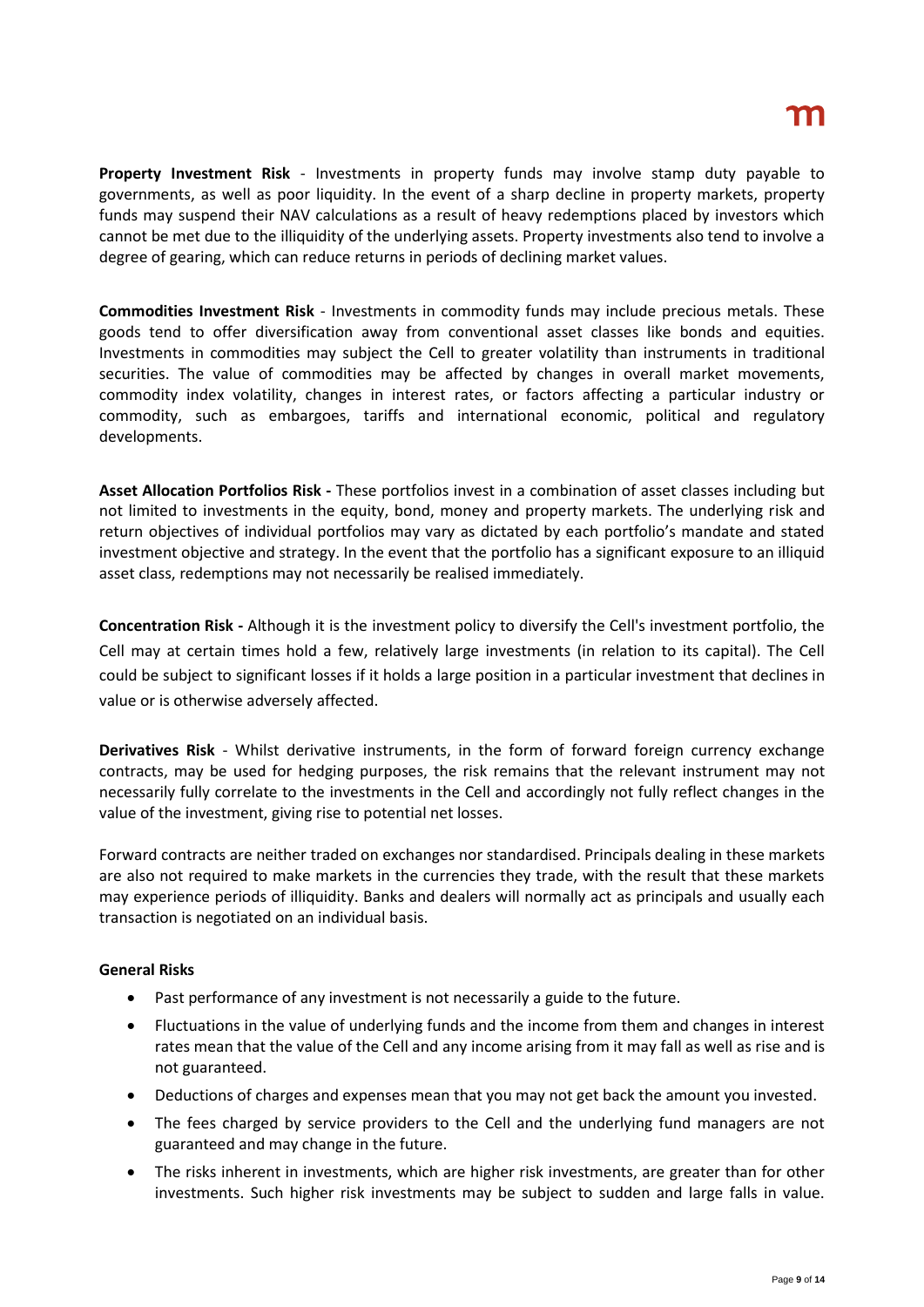Higher risk investments include, but are not limited to, investments in smaller companies, even in developed markets, investments in emerging markets or single country debt or equity funds and investments in non-investment grade debt.

- The Cell will contain shares or units in funds that invest internationally. The value of your investment and the income arising from it will therefore be subject to exchange rate fluctuations.
- The Cell may contain shares or units in funds that do not permit dealing every day. Investments in such funds will only be realisable on their dealing days. It is not possible to assess the proper market price of these investments other than on the relevant fund's dealing days.
- Borrowings for purposes of paying fund redemptions may require that the amount be secured by means of a pledge of securities held by the Cell. In such instance the Cell will carry a liability until such time that sufficient liquidity is raised in the Cell to repay the amount.
- The Directors may determine to issue further Classes of Participating Shares in the Cell with different rights attaching thereto and, in particular, although all Classes will benefit from the same underlying securities and investment objectives and policy different Classes may from time to time be subject to different fees payable. To the extent that the Cell has more than one Class of Participating Shares subject to different fees, the Administrator shall keep separate books and records for each Class of Participating Share and shall allocate the appropriate fees to each Class.

### **E. Share Dealing**

*Subscriptions*: The application form to subscribe must be completed and received by the Administrator in accordance with the procedures set out in the Prospectus by no later than 12.00 noon (Guernsey time) on the Business Day immediately preceding the relevant Dealing Day. Cleared funds for subscription must be received by 4.00pm (Guernsey time) three Business Days after the relevant Dealing Day. Any applications received after these cut off times will be executed on the following Dealing Day.

*Redemptions*: Written notice to redeem must be received by the Administrator by no later than 12.00 noon (Guernsey time) on the Business Day immediately preceding the relevant Dealing Day. Subject to any liquidity constraints applicable to the Cell's investments, the proceeds of redemption will be paid to investors within five Business Days after the relevant Dealing Day. Any redemption requests received after these cut off times will be executed on the following Dealing Day.

Further details of the share dealing policies and procedures in respect of the Participating Shares, including the timeframes for the issuance of contract notes, are set out in the Prospectus of the Company.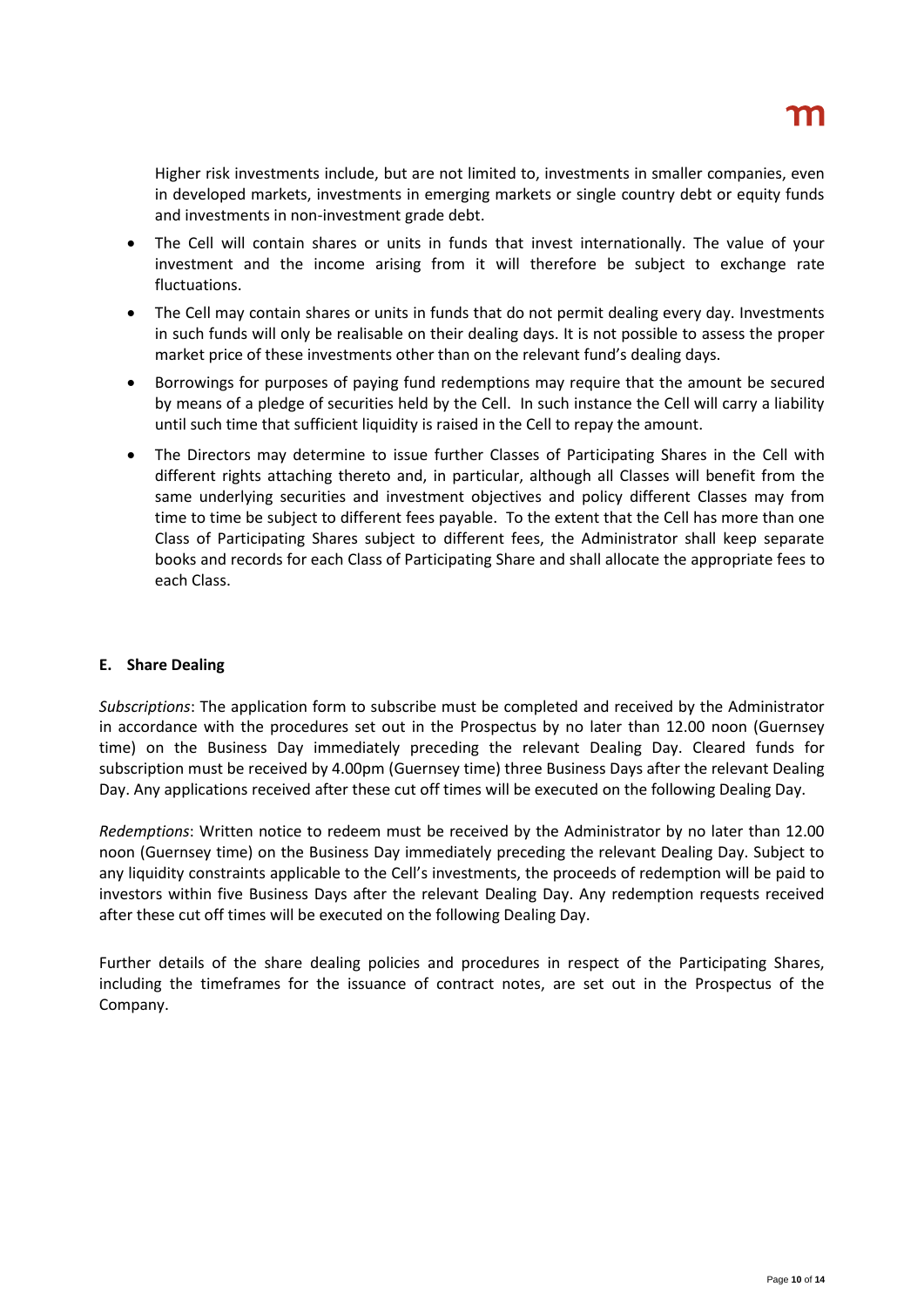#### **F. Fees and Expenses**

#### **Investment Management Fee**

Pursuant to the Investment Management Agreement, the Investment Manager is entitled a fee for the services rendered to the Cell (the "**Investment Management Fee**"). In respect of the Class A USD Shares, the Investment Management Fee will be equal to 0.50% of the NAV of the Cell attributable to the Class A USD Shares per annum. In respect of the Class B USD,Class C ZAR and Class D USD Shares, the Investment Management Fee will be equal to 0.30% of the NAV of the Cell attributable to the Class B USD, Class C ZAR and Class D USD Shares per annum. The Investment Management Fee will accrue as at each Valuation Point, based on the current valuation and is payable monthly in arrears.

#### **Management and Administration Fee**

Pursuant to the Management and Administration Agreements, the Manager and the Administrator shall be entitled to the payment of a fee (the "**Management and Administration Fee**") for the services rendered to the Cell. In respect of the Class A USD Shares, the Management and Administration Fee will be equal to 0.30% of the NAV of the Cell attributable to the Class A USD Shares per annum. In respect of the Class B USD, Class C ZAR, and Class D USD Shares, the Management and Administration Fee will be equal to 0.21% of the NAV of the Cell attributable to the Class B USD, Class C ZAR and Class D USD Shares per annum. The Cell will be subject to a total minimum Management and Administration Fee of USD 22,000 per annum to be pro-rated across all Classes. The Management and Administration Fee will accrue as at each Valuation Point, based on the current valuation of the Cell and is payable monthly in arrears.

#### **Distribution Partner Fee**

Pursuant to the Distribution Agreement and the Sub-Distribution Agreement, the Distribution Partners are entitled to receive a fee (the "**Distribution Partner Fee**")

In respect of the Class D USD Shares the Distribution Partner fee will be equal to 0.20% of the NAV of the Cell attributable to the Class D USD Shares per annum.

No Distribution Partner Fee will be accrued and charged in respect of the Class A USD, Class B USD and Class C ZAR Shares.

The Distribution Partner Fee will accrue as at each Valuation Point, based on the current valuation and is payable monthly in arrears.

#### **Custodian Fee**

Pursuant to the Custodian Agreement, the Custodian shall be entitled to the payment of a fee (the **"Custodian Fee"**) for the services rendered in connection with the Cell. The Custodian Fee will accrue as at each Valuation Point, based on the current valuation and is payable monthly in arrears.

The Custodian Fee will be chargeable on a sliding scale, in respect of all Share Classes, as follows:

| <b>Band</b>              | Fee (per annum) |
|--------------------------|-----------------|
| Up to US\$70m            | 0.04%           |
| From US\$70m to US\$140m | 0.03%           |
| Over US\$140 m           | 0.02%           |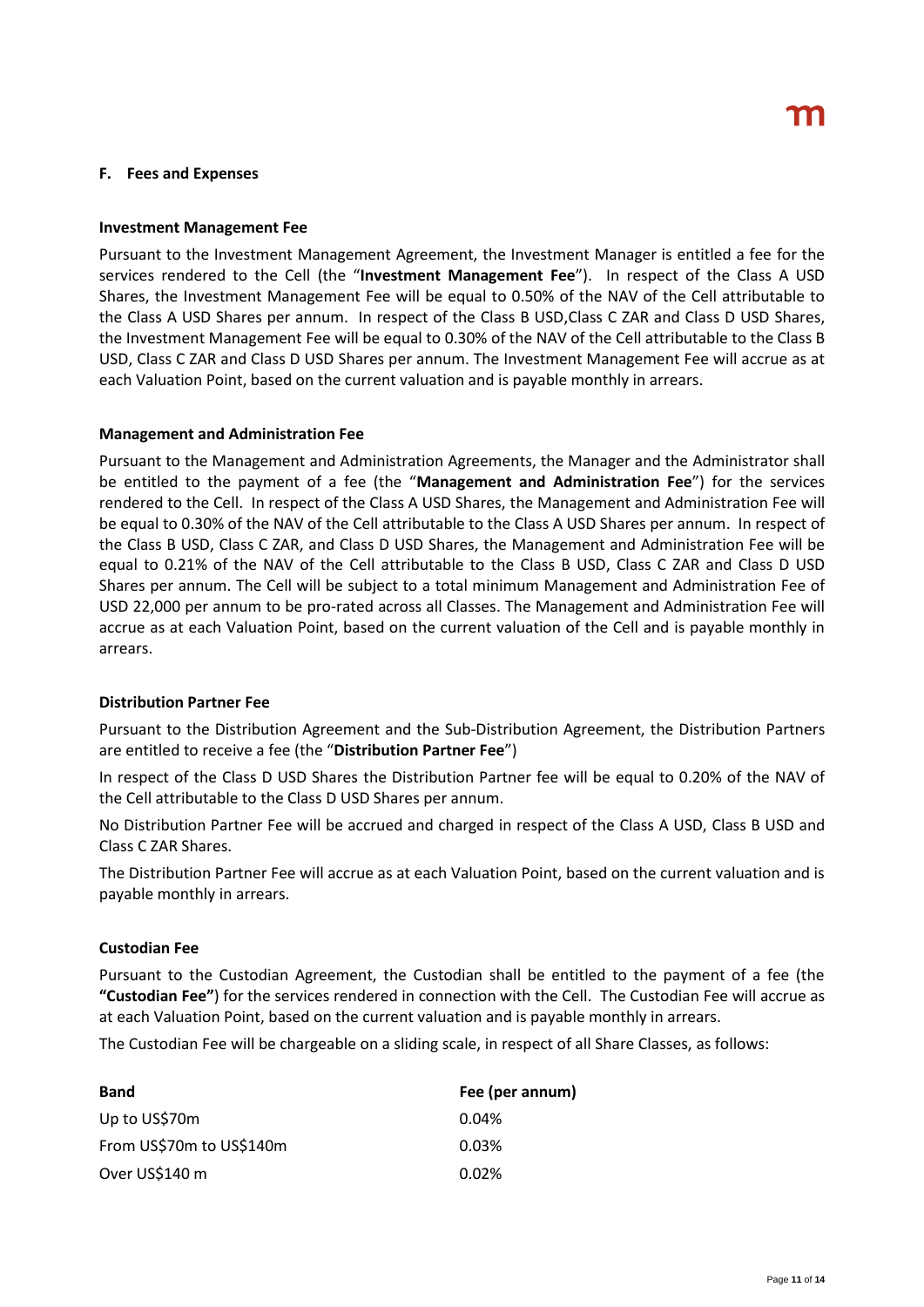#### Minimum Custodian Fee US\$ 8,000 per annum

The minimum Custodian Fee will be borne by the Classes on a pro rata basis by reference to their respective NAVs.

Additional transaction fees may also apply. In addition the Custodian may be entitled to charge and recover transaction fees, external costs and third party fees (including sub-custodian fees) reasonably incurred and as agreed in advance by the Manager.

#### **Fee Increases**

The above quoted fees which are directly payable by the Cell shall only be increased subject to Shareholders being provided with sufficient notice to enable them to redeem their Participating Shares before the amendment takes effect. Shareholders will not be required to approve increases in fees payable by the Cell although the Directors reserve the right to seek approval if they consider it appropriate to do so. In seeking approval from the Shareholders as aforesaid the Directors may also request Shareholders to approve a general waiver of the aforementioned notice. Shareholders should note that the waiver, if passed, would apply to all Shareholders regardless of whether or not they voted in favour of the waiver. In any case, such approval(s) would be sought by means of an Extraordinary Resolution of the Cell.

#### **Transaction Fees**

Fees will be levied on all transactions placed in relation to the underlying assets of the Cell.

#### **Directors' Fees**

The Directors' fees in respect of the Cell shall not exceed US\$20,000 in any twelve month period. In addition, the Directors shall be entitled to be repaid for all reasonable out of pocket expenses properly incurred by them in the performance of their duties to the Cell. Such fees and expenses shall be paid out of the assets of the Cell alone and not from the cellular assets of other Cells of the Company or assets of the Company itself.

#### **G. Material Agreements**

The following agreements have been entered into and are (or may be) material to the Cell (in each case, as may be amended, modified or supplemented from time to time.

1. Authority Agreement dated 2 March 2011 (the **"Authority Agreement"**) between the Cell and the Company. Pursuant to this agreement the Company has agreed to act on behalf of the Cell in respect of the negotiation, amendment and execution of principal agreements with service providers and to take such actions as necessary to perform the Company's obligations (duly acting on behalf of the Cell) as prescribed under those agreements. The Authority Agreement may be terminated, amongst other things, by either party giving the other not less than 30 days' notice in writing, so as to expire on the last day of any calendar month.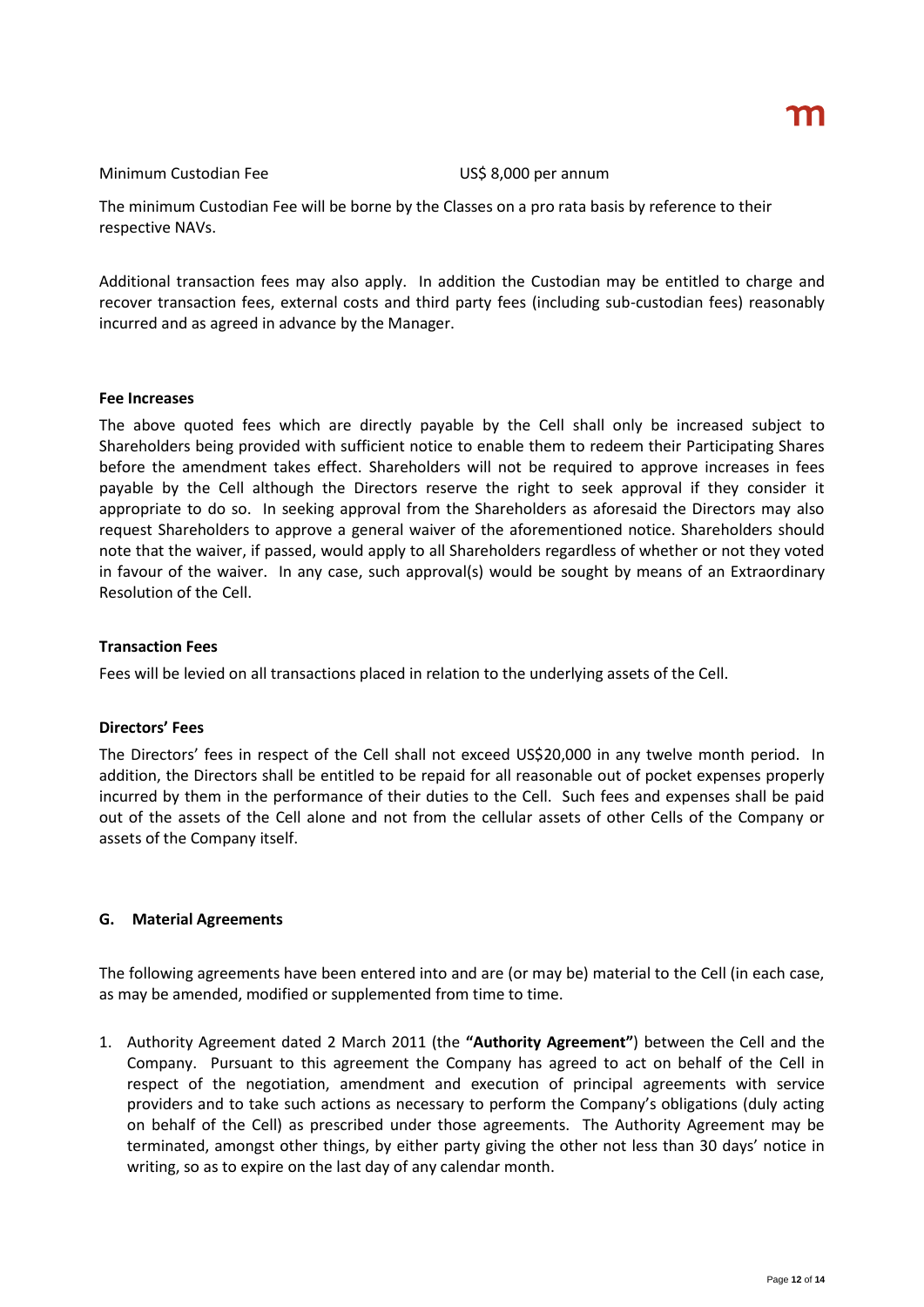- 2. Distribution Agreement dated 1 June 2011 (the "**Distribution Agreement**") between the Cell and Momentum Wealth International Limited (the "**Distribution Partner**" but is also referred to herein as the Manager). The Distribution Partner shall have the exclusive rights to promote and market the Cell and shall provide its services in the promotion, marketing and advertising of the Cell. The Distribution Partner shall indemnify the Cell in respect of all claims arising out of the activities of the Distribution Partner in relation to the Cell. The Agreement is terminable inter-alia, on six months' notice given by either party.
- 3. The Sub-Distribution Agreement dated 22 January 2022 (the "Sub-Distribution Agreement") between the Cell, the Manager and the Class D Distribution Partner pursuant to which the Distribution Partner has appointed the Class D Distribution Partner as distribution partner for the Class D USD Shares and the Class D Distribution Partner shall have the exclusive rights to promote and market the Class D USD Shares of the Cell and shall provide its services in the promotion, marketing and advertising of the Class D USD Shares. The Class D Distribution Partner shall indemnify the Cell in respect of all claims arising out of the activities of the Class D Distribution Partner in relation to the Class D USD Shares. The Agreement is terminable inter-alia, on six months' notice given by either party.

#### **H. Regulatory Position**

The Company and the Cell are authorised as a Class B Collective Investment Scheme by the Guernsey Financial Services Commission under the Protection of Investors (Bailiwick of Guernsey) Law, 2020. In giving this authorisation the Guernsey Financial Services Commission does not vouch for the financial soundness of the Company or the Cell or for the correctness of any of the statements made or opinions expressed with regard to them.

The Company, the Class A USD Shares and the Class B USD Shares of the Cell have been approved for promotion in South Africa by the Financial Sector Conduct Authority (previously the Financial Services Board) of South Africa under section 65 of the Collective Investment Schemes Control Act 2002. Investor's resident in the Republic of South Africa should read the schedule of Regulatory Similarities and Differences as set out under separate cover.

The Manager is the "principal manager" of the Company and the Cell and is licensed by the Guernsey Financial Services Commission, with its registered office at La Plaiderie House, La Plaiderie, St Peter Port, Guernsey, GY1 1WF. The Manager is a full member of the Association for Savings and Investments South Africa (ASISA).

This Supplement may not be circulated or copied where it may constitute an infringement of any local laws or regulations. This Supplement is for the sole use of the intended recipient and may not be reproduced or circulated without the prior written approval of the Manager.